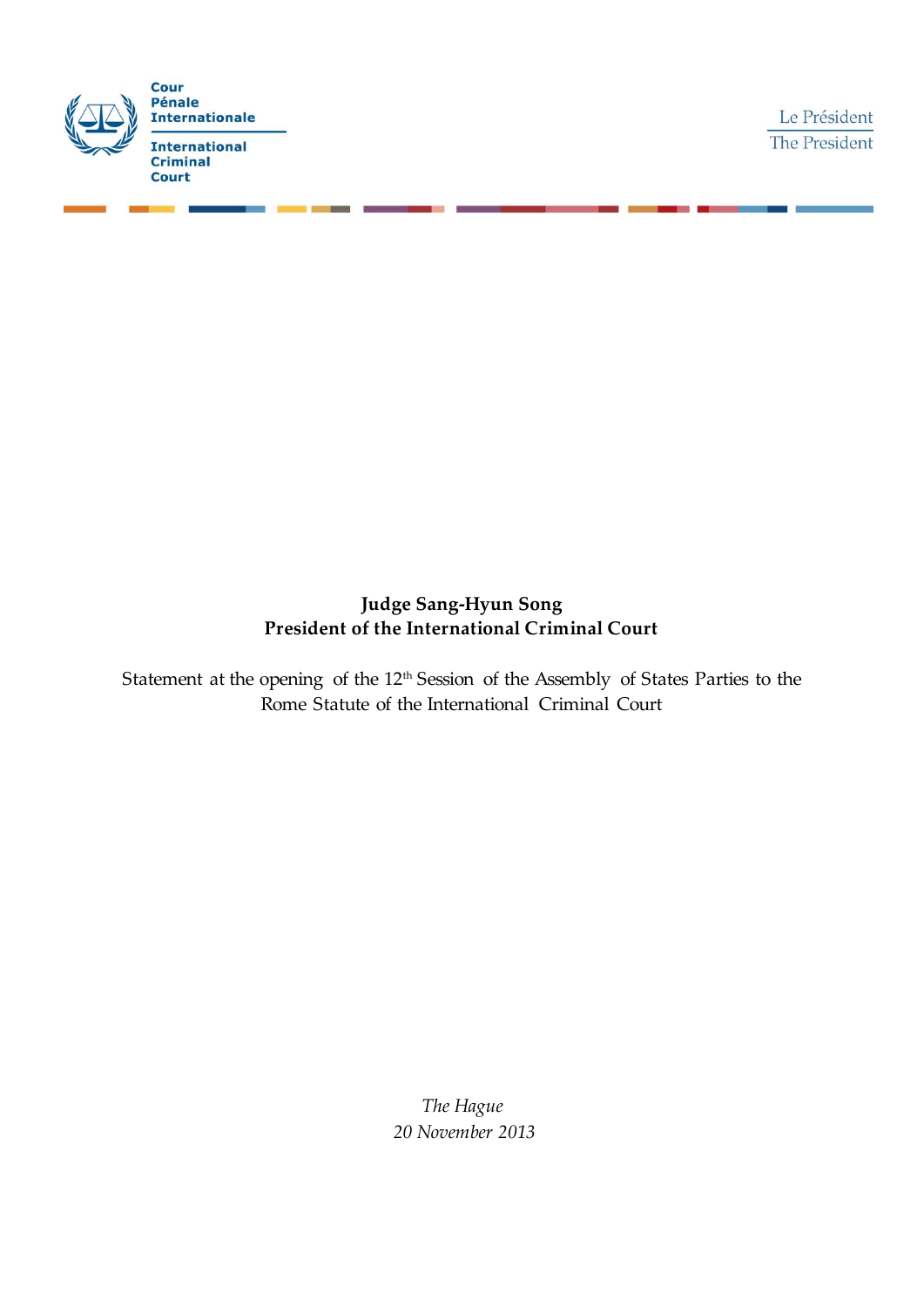Your Excellency, Madam President of the Assembly of States Parties, Your Excellency Mr. de Serpa Soares, Your Excellency Madam Pillay, Your Excellency Secretary-General Diouf, Honourable Ministers, Excellencies, Distinguished delegates, Elected Officials of the Court, Ladies and Gentlemen,

The year 2013 has shown the International Criminal Court firing on all cylinders. With the commencement of in-country investigations in the Mali situation, a range of cases under development in the Pre-Trial and Trial Chambers, and our first two final appeals, all organs and divisions of the Court have been very busy. In addition, the surrender and transfer of Mr Bosco Ntaganda to the Court was an unexpected and very welcome development.

In the second half of this year, the ICC commenced trial proceedings which entail new questions and challenges for the Rome Statute system. The trial of Kenyan Deputy President William Ruto and Mr Joshua Sang began in September, while the trial of Kenyan President Uhuru Kenyatta is due to start on 5 February of next year.

Tomorrow afternoon States Parties will hold a Special Segment as requested by the African Union. This Assembly is clearly the most appropriate forum for all stakeholders of the Rome Statute to come together and consider current challenges facing our system of international criminal justice and possible solutions. I also note with appreciation the initiatives by a number of States Parties to prepare for the Assembly's discussions by circulating draft proposals for possible amendments of the Court's Rules of Procedure and Evidence and even the Statute.

Any amendment of the legal framework of the Rome Statute system needs to be well thought through and should not be undertaken with undue haste. I therefore note with appreciation the inclusive consultation process which has been followed regarding the proposals for amendment of Rules 68 and 100 of the Rules of Procedure and Evidence, which will be before this Assembly for consideration and possible adoption. These initiatives reflect our common efforts to explore and implement practical ways of improving the efficiency of our proceedings while protecting the rights of all participants.

This Assembly will also consider further potential amendments to the Rules of Procedure. The normal time for discussion of these has unavoidably been compressed, and the scope for thorough consultation of stakeholders has been correspondingly limited. It will be particularly important, therefore, for States Parties to reflect carefully on the proposals before them and to ensure that any amendments adopted are consistent with the wider legal framework of the Statute, without prejudice of course to the possibility of any future amendments to the Statute itself. Any advice from the Court on the matter will necessarily be of a purely legal nature, as appropriate for a judicial institution.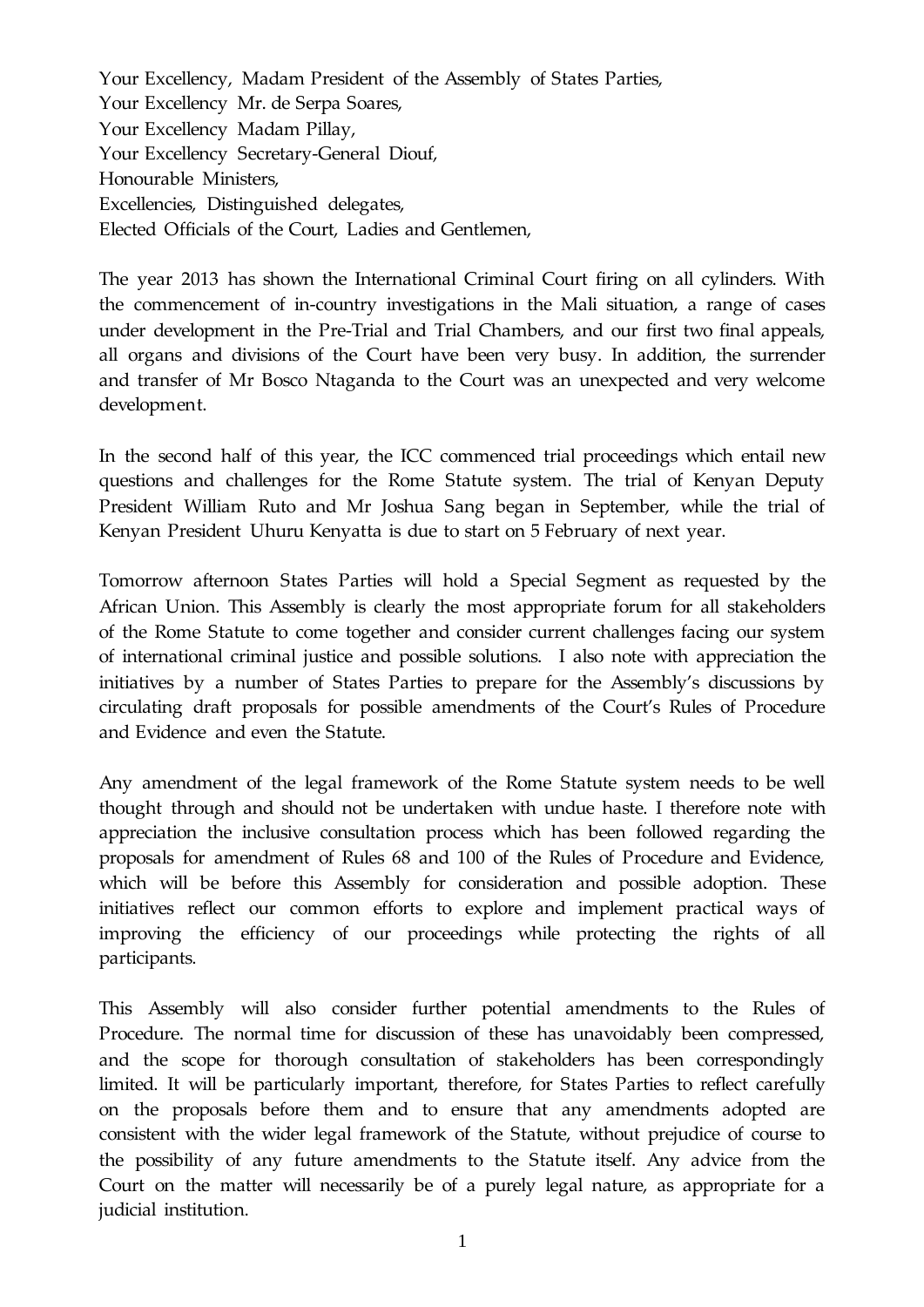I am glad that the Assembly will also devote special sessions to the topics of victims and cooperation. The ICC is wholly dependent on the cooperation of States for the effective fulfilment of its mandate, from facilitating the investigation of potential crimes and securing apprehension of suspects to the freezing of assets and enforcing sentences. The Court is immensely grateful for the extensive cooperation which it receives. But we are all aware that there are some important gaps and problem areas, and we look to States Parties in particular to address these.

The relocation of witnesses is a particularly burning need, and one that is directly related to current proceedings. While we have made some progress this year, much more support is needed. I encourage all States Parties that have not done so yet to engage with the Registry with a view to sharing the joint responsibility of providing security to witnesses through a framework agreement on relocation.

Madam President,

This year's Assembly will be electing a new judge to replace Anthony Carmona, who had to resign to take up his responsibilities as President of Trinidad and Tobago. In this context, I welcome the important contribution of the Advisory Committee on Nominations. As you know, the Court needs elected officials of the highest quality, with ample professional experience in relevant fields of law. Further, and equally important, they need to be in good and robust health! I trust that the Advisory Committee will continue its important work of assisting the Assembly to identify the very best candidates at next year's elections, when six judicial vacancies will need to be filled.

The ICC's budget will be another important issue before the Assembly. As in 2012, the Court has done its best to align its activities – and therefore its budget - to its strategic objectives. We have tried to maximize the pace and efficiency of proceedings within tight budgetary margins. The latest expenditure forecast which has been provided to you shows that the ICC has indeed been very rigorous in implementing its budget, to the extent that we have slightly overshot our savings target. I believe therefore that we have been responsible managers of the funds which the States Parties have provided.

In addition, the Court has undertaken a structural review process, carried out by external consultants. The results of this structural review have been fed into processes of re-prioritisation and structural remodelling of the Office of the Prosecutor and the Registry.

I fully endorse the efforts of both Organs to reform and improve their functioning. I also acknowledge that in case of the Prosecutor's office, a significant budgetary increase is unavoidable if we want to attain the common objective of improved OTP processes and output – which in turn affects the Registry budget because of the increased volume of services that will be required by OTP.